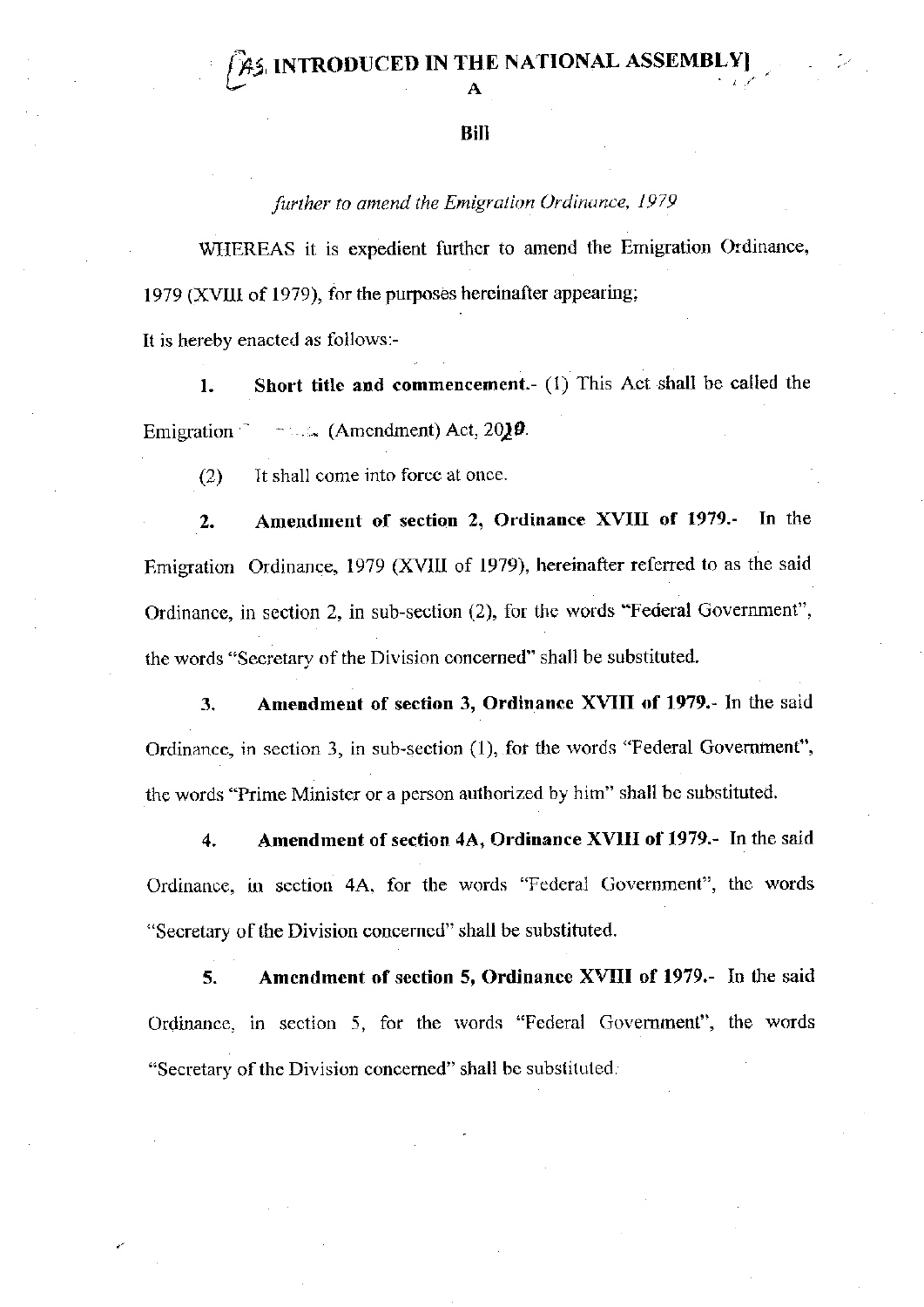Amendment of section 6, Ordinance XVIII of 1979.- In the said 6. Ordinance, in section 6, for the words "Federal Government", the words "Secretary of Division concerned" shall be substituted.

 $1.11 - 3.11$ 

7. Amendment of section 7, Ordinance XVIII of 1979.- In the said Ordinance, in section 7, for the words "Federal Government", the words "Prime Minister or a person authorized by him" shall be substituted.

8. Amendment of section 10, Ordinance XVIII of 1979.- In the said Ordinance, in section 10, for the words "Federal Government", the words "Prime" Minister" shall be substituted.

9. Amendment of section 11, Ordinance XVIII of 1979.- In the said Ordinance, in section 11, for the words "Federal Government", the words "Secretary of the Division concerned" shall be substituted.

10. Amendment of section 12, Ordinance XVIII of 1979.- In the said Ordinance, in section 12,-

- $(a)$ in sub-section (1), for the words "Federal Government", the words "Secretary of the Division concerned" shall be substituted;
- $(b)$ in sub-section (2), for the words "Federal Government", occurring twice, the words "Secretary of the Division concerned" shall be substituted;
- $(c)$ in sub-section (3), for the words "Federal Government", wherever occurring, the words "Secretary of the Division concerned" shall be substituted and for the word "it" occurring first, the word "he" shall be substituted; and

 $(d)$ in sub-section (4), for the words "Federal Government", the words "Secretary of the Division concerned" shall be substituted.